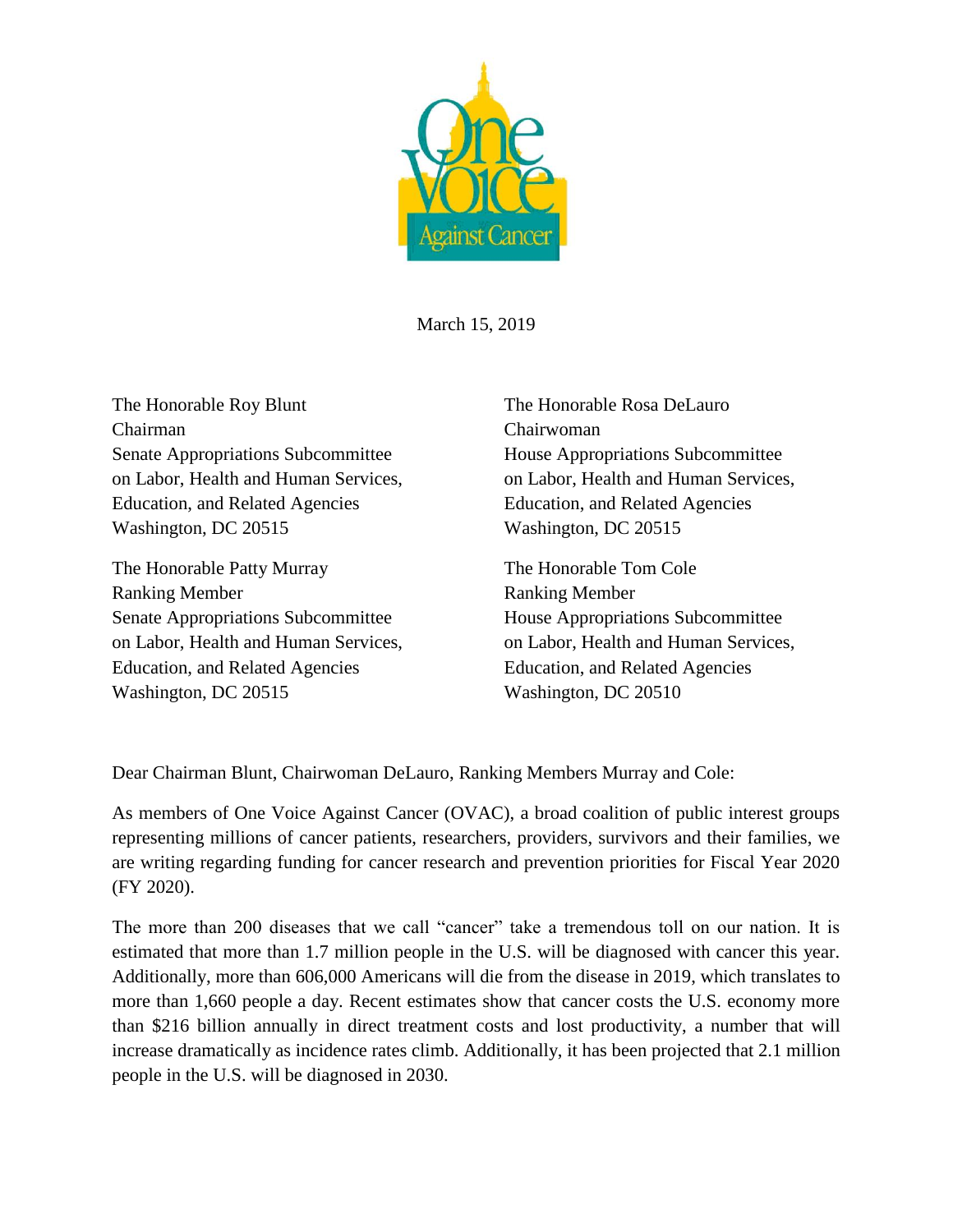For the last 50 years, every major medical breakthrough in cancer can be traced back to the National Institutes of Health (NIH) and the National Cancer Institute (NCI). We know that investment in research at the NIH and NCI leads to lives saved.

Because of the previous investment in cancer research, more than 15.5 million American cancer survivors are alive today, and we are enjoying a quarter century of sustained declines in cancer mortality. As of 2016, the cancer death rate for men and women combined has fallen 27 percent from its peak in 1991. This decline translates to about 1.5 percent per year and more than 2.6 million deaths avoided between 1991 and 2016.

Additionally, more than 80 percent of federal funding for the NIH and NCI is spent on biomedical research projects at local research facilities across the country. In FY 2018, the NIH provided over \$28 billion in extramural research to scientists in all 50 states and the District of Columbia. NIH research funding also supported more than 433,000 jobs and nearly \$74 billion in economic activity last year.

Thanks to your leadership, significant progress has been made to reduce the loss of purchasing power experienced by the NIH and NCI since FY 2003, which marked the end of the five-year doubling of NIH. However, NIH funding is still 8.4 percent less than what it would have been if funding had simply kept up with biomedical inflation.

With increases in federal investment in medical research over the last four fiscal years and the passage of the 21<sup>st</sup> Century Cures Act that included funding for the National Cancer Moonshot Initiative, Congress has demonstrated its bipartisan support for cancer research. However, Moonshot funding is actually a small percentage of NCI's total budget and in FY 2020 the funding going to NCI for this initiative will be cut almost in half, from \$400 million in FY 2019 to \$195 million in FY 2020. Even counting the Cancer Moonshot, NCI's budget lags 15.6 percent, or \$1.1 billion, below what it would have been if funding had kept pace with biomedical inflation since FY 2003.

To continue the progress that has led to medical breakthroughs for treatment and therapies for millions of cancer patients, NIH and NCI need an increased, sustainable federal investment. Therefore, OVAC urges Congress to provide the NIH with at least a \$2.5 billion increase in FY 2020. Additionally, we urge you to provide at least a \$378 million increase for NCI, for a total of \$6.522 billion, as reflected in the Professional Judgment Budget Proposal for Fiscal Year 2020 provided to Congress by the NCI.

Although great progress has been seen in the fight against cancer, not all populations are benefitting from this progress. That's why the Division of Cancer Prevention and Control (DCPC) at the Centers for Disease Control and Prevention (CDC) continues to play a key role in bringing evidence-based interventions developed by NIH and NCI to underserved groups. This division provides vital resources to every state for cancer monitoring and surveillance, state cancer control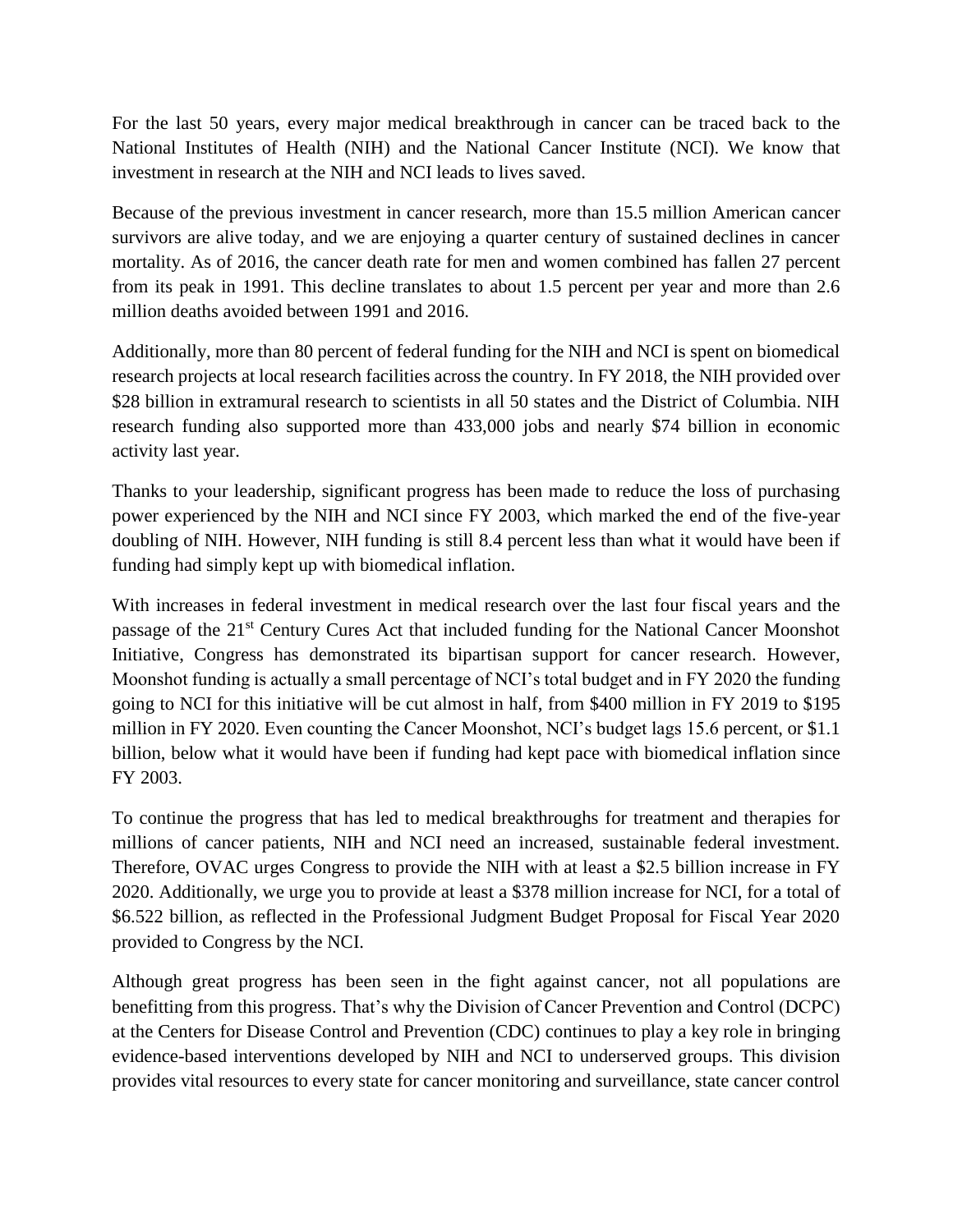planning and implementation, survivorship programs, and screening and awareness initiatives targeting breast, cervical, skin, prostate, colon, and ovarian cancers.

However, in sharp contrast to NIH, funding for the DCPC has remained virtually flat for nine years, rising just \$1.2 million from FY 2010 (\$370.3 million) to FY 2019 (\$371.5 million). Congress has a rare opportunity to reverse this trend. OVAC urges Congress to provide at least \$555 million to CDC's evidence-based cancer prevention and control programs, which are saving lives in communities across the country.

Within the DCPC, OVAC requests at least \$70 million, an increase of \$19 million, for the National Program of Cancer Registries (NPCR), which provides technical, operational, and financial support for states to manage cancer registries. The more accessible and usable registry data is, the more impact it can have on public health. CDC is working to enhance the use of NPCR cancer registry data through additional data collection, expanded electronic reporting, and innovative public health applications. Additional funding would allow the CDC to create a cloud-based system that would record data in real time and eliminate the current two-year lag in reporting.

Additionally, oncology nurses are on the front lines when it comes to providing quality cancer care and contribute significantly to cancer research. More funding for the Health Resources and Services Administration's nurse training programs is necessary to support more nursing scholarships and loan repayment applications and to address the current and future nursing workforce shortage.

OVAC also understands the critical role of the Food and Drug Administration (FDA) in fostering the development of new cancer treatments and urges robust funding for its activities over-all. The 21<sup>st</sup> Century Cures Act authorized the establishment of the FDA Oncology Center of Excellence (OCE), the first of several planned inter-center institutes to help coordinate activities in major disease areas. OVAC urges Congress to prioritize funding for the OCE and FDA overall in FY 2020.

Lastly, OVAC also recognizes the value of the Department of Defense Congressionally Directed Medical Research Program (CDMRP) in supporting innovative and lifesaving cancer research. The CDMRP funds high-impact research for cancer prevention, detection, treatment, and survivorship to support service members, their families, and the American public at-large.

Below please find an overview of OVAC's program level requests:

National Institutes of Health (NIH) - *\$41.584 billion, including:*

- National Cancer Institute (NCI): *\$6.522 billion*
- National Institute on Minority Health and Health Disparities (NIMHD): *\$331 million*
- National Institute on Nursing Research (NINR): *\$171 million*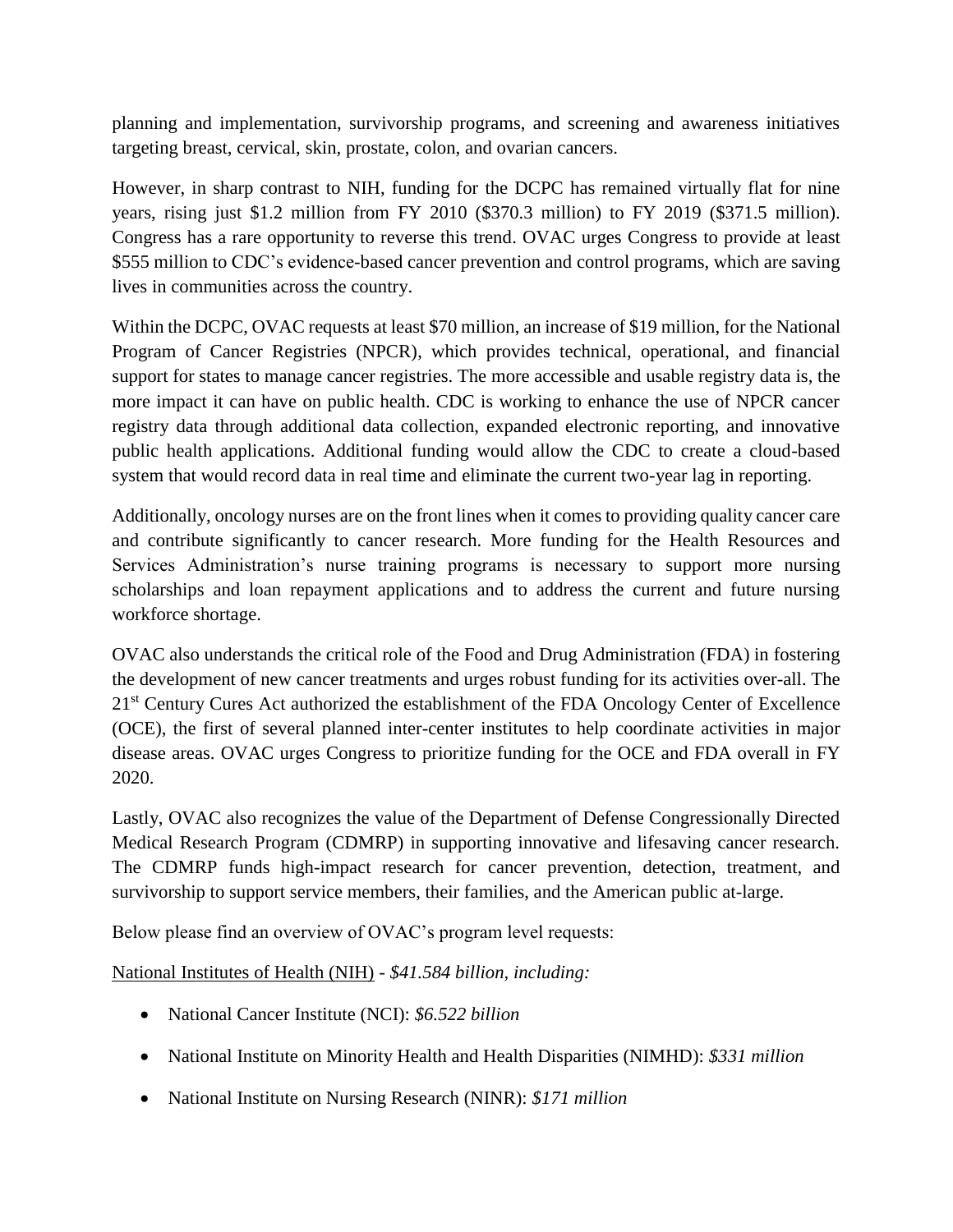Centers for Disease Control and Prevention (CDC) Cancer Programs - *\$555 million, including:*

- National Comprehensive Cancer Control Program: *\$50 million*
- National Program of Cancer Registries: *\$70 million*
- National Breast and Cervical Cancer Early Detection Program: *\$275 million*
- Colorectal Cancer Control Program: *\$70 million*
- National Skin Cancer Prevention Education Program: *\$5 million*
- Prostate Cancer Awareness Campaign: *\$35 million*
- Ovarian Cancer Control Initiative: *\$11 million*
- Gynecologic Cancer and Education and Awareness (Johanna's Law): *\$12 million*
- Cancer Survivorship Resource Center: *\$900,000*

## Health Resources and Services Administration (HRSA)

• Title VIII Nursing Programs: *\$266 million*

Once again, thank you for your continued leadership on funding issues important in the fight against cancer. Funding for cancer research, prevention, survivorship, nursing, and the FDA must continue to be top budget priorities in order to increase the pace of progress in the fight against cancer. OVAC once again calls on Congress to sustain our nation's commitment to cancer research and prevention by increasing support for these efforts.

## Sincerely,

American Academy of Dermatology Association American Association for Cancer Research American Cancer Society Cancer Action Network American College of Surgeons Commission on Cancer American Society for Radiation **Oncology** American Society of Clinical Oncology American Urological Association Association of American Cancer **Institutes** Bladder Cancer Action Network

Cancer Support Community Charlene Miers Foundation for Cancer Research Children's Cause for Cancer Advocacy Deadliest Cancers Coalition Debbie's Dream Foundation: Curing Stomach Cancer Dermatology Nurses' Association Esophageal Cancer Action Network Fight Colorectal Cancer Friends of Cancer Research Hematology/Oncology Pharmacy Association Intercultural Cancer Coalition International Myeloma Foundation